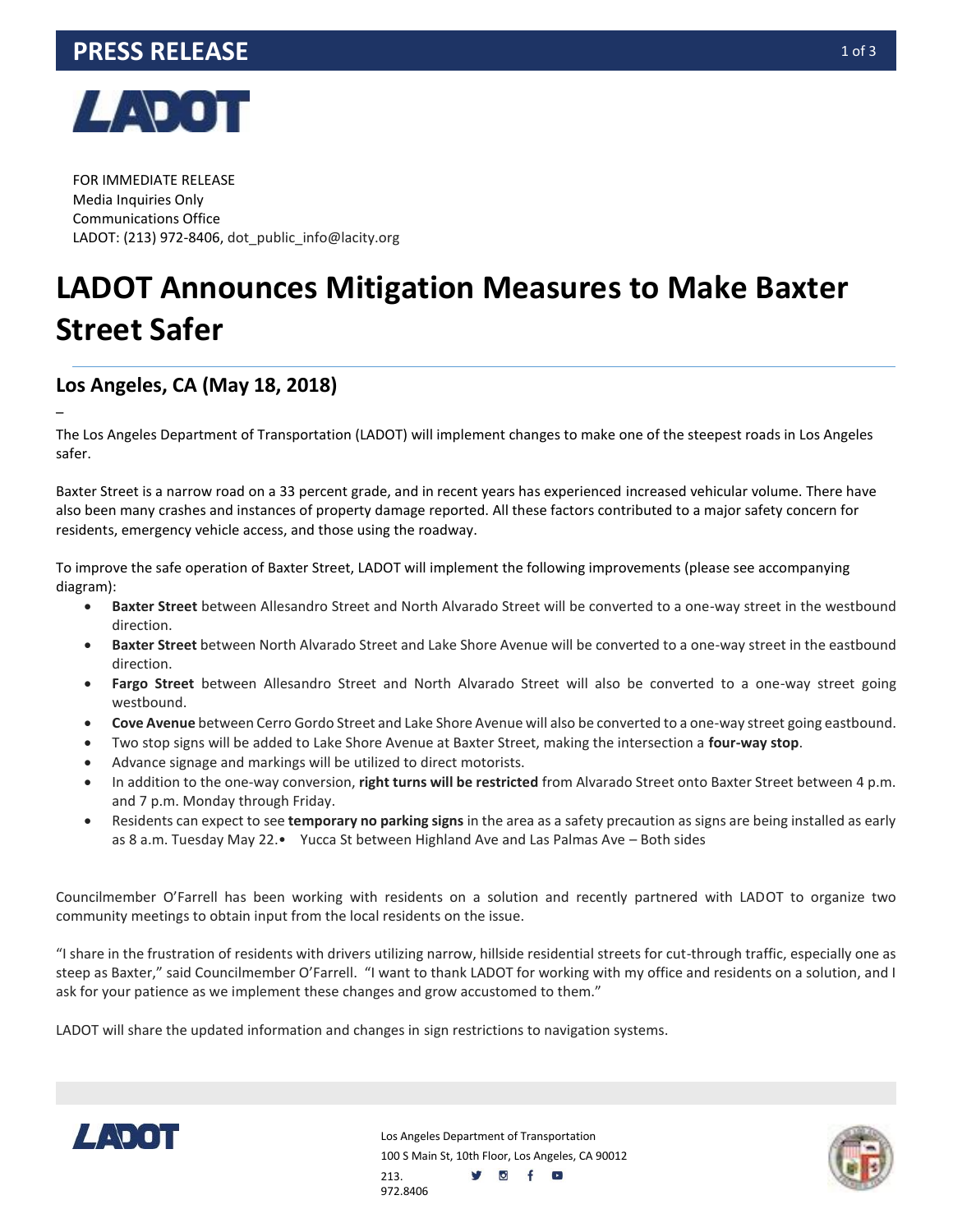

Councilmember O'Farrell's office is working with the Los Angeles Police Department Traffic Enforcement to increase patrols in the area to enforce the new restrictions. LADOT will continue to monitor the safety adjustments and will have traffic officers to help motorists navigate the new street movement patterns.

**PHOTO/VIDEO OPPORTUNITY**: The new signs will be installed next week beginning as early as 8 a.m. Tuesday. Councilmember O'Farrell and LADOT engineers will be available on-site at the intersection of Baxter Street and North Alvarado Street 1 p.m. Thursday, May 24 for questions.

###

## **About LADOT**

LADOT leads transportation planning, project delivery, and operations in the City of Los Angeles. We work together and collaborate to deliver a safe, livable, and well-run transportation system in the city and region. Our vision is for all people in Los Angeles to have access to safe and affordable transportation choices that treat everyone with dignity and support vibrant, inclusive communities



Los Angeles Department of Transportation 100 S Main St, 10th Floor, Los Angeles, CA 90012 213. **y** of o 972.8406